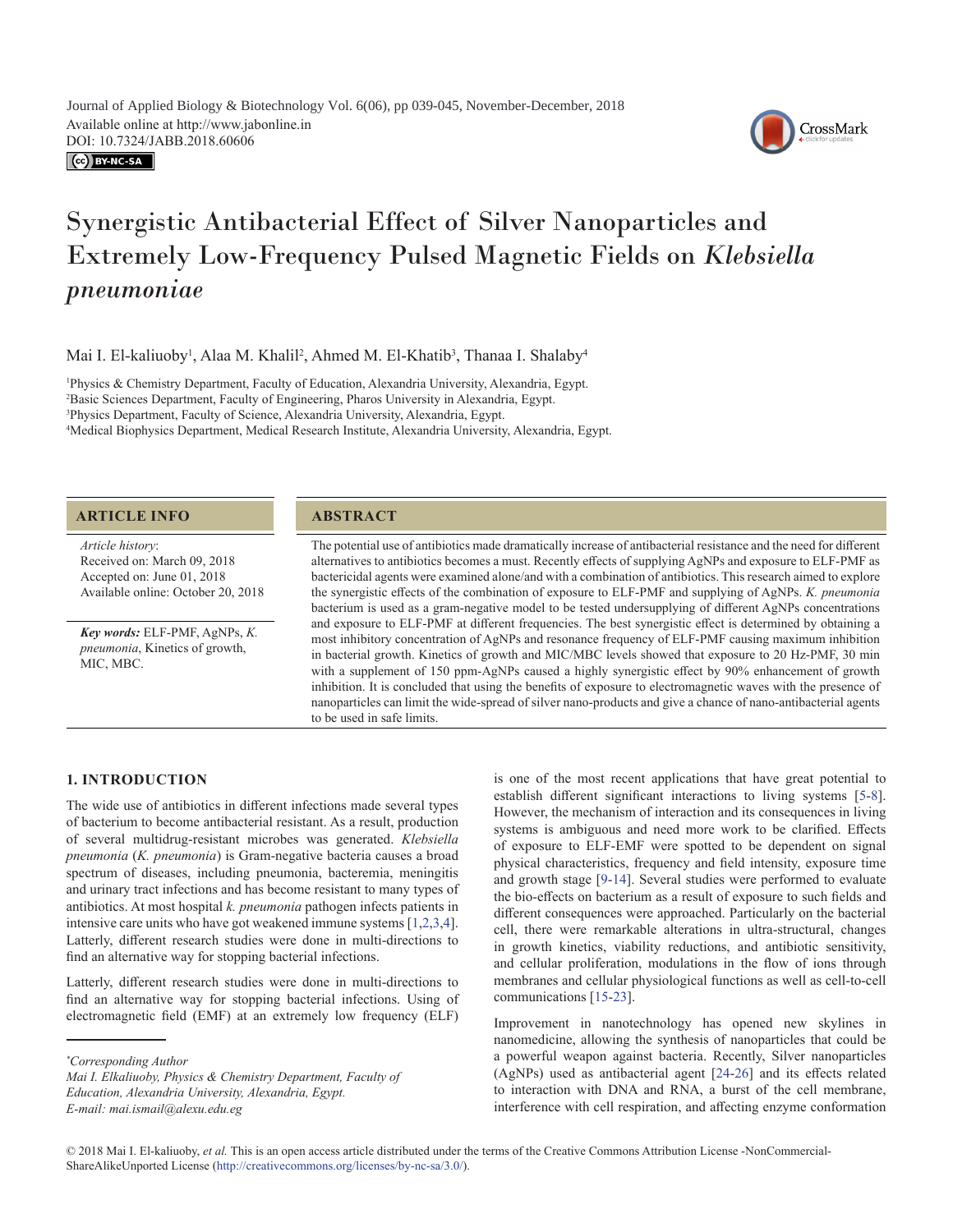[[27,](#page-5-10)[28\]](#page-5-11). On the other hand, many other research studies evoked to prove the potential of integrating AgNPs with antibiotics as a potent antimicrobial key against the bacteria causes resistance to various antibiotics alone [\[29](#page-5-12)].

On the same manner, the present work is intended to study the synergistically impact of combination between AgNPs and exposure to ELF as a new method to restrain resistant bacterium.

# **2. MATERIALS AND METHODS**

# **2.1. Reagents**

Silver nitrate (AgNO<sub>3</sub>, 99.99%), trisodium citrate dehydrate  $(C_6H_5O_7Na_3.2H_2O, 99.99\%)$ , and deionized water was purchased from Sigma Aldrich.

#### **2.2. Bacterial Strain**

The standard strain of *Klebsiella pneumonia* (*K. pneumonia*) (ATCC 70068) was collected from Global Hospital, Alexandria, Egypt and used for all the current comparative experiments. The bacterial isolates were inoculated on MacConkey agar and incubated at 37°C for 24 h. Bacterial subcultures were produced by suspending three colonies from agar plate into sterilized MacConkey broth media (5 ml for each) and then incubated at 37°C for 24 h. It is worthy to mention that for maintaining a new strain, this step is being done every while before running each experiment.

#### **2.3. Silver Nanoparticles Preparation Method**

According to Fang *et al*. (2005) the Silver nanoparticles were synthesized. In brief, 10 mL of  $AgNO_3$  solution (5 mM) in deionized water was heated until it began to boil, then 1 mL trisodium citrate solution drops (1%) were added, and continuing of heating until reaching pale yellow color. The solution was cooled to room temperature for further characterizations [\[30](#page-5-13)].

#### **3.4 Reaction Mechanism**

 $4Ag^+ + C_6H_5O_7Na_3 + 2H_2O \rightarrow 4Ag^0 + C_6H_5O_7H_3 + 3Na^+ + H^+ + O_2\uparrow$ 

### **2.5. Characterization of Silver Nanoparticles**

Utilizing UV-Vis-spectrophotometer the optical absorption spectrum of Ag colloids was recorded. The morphological shapes and size of silver nanoparticles in Ag colloid were measured with transmission electron microscopy (TEM) operating at 200 kV. The sample was intended by dropping the colloid onto underlying Cu grid tissue paper coated with carbon, leaving behind a film. The FT-IR spectra were obtained by using FT-IR spectrophotometer (Shimazdu IR Prestige-21). The samples were blended uniformly with potassium bromide at 1:100 (sample: KBr) ratio respectively and incubated at 110°C overnight. Then after, the mixture was cooled down in desiccators. A hydraulic press was used for preparing the KBr discs by compressing the powders (a mixture of sample and KBr). The discs were scanned in the range of 400–4000 cm−1 to obtain FT-IR spectra.

#### **2.6. Pulsed Magnetic Field Exposure System**

The power supply of direct current was used through an electronic switching device to produce an interrupted current of 50% duty cycle with different frequencies. The square-pulsed current (80 mA) then directed to a pair of Helmholtz coils (each of 445 turns and of total

resistance 6.8 ohm) separated by a distance 10 cm equal to the radius of the coil to produce a homogeneous magnetic field in form of impulses. The system manufactured at the Electronics physics laboratory in the Faculty of Science, Alexandria University-Egypt. This field measured by using a Gauss/Tesla meter model 4048 at different locations, with probe T-4048.001 (USA) of accuracy  $\pm 2\%$  in order to confirm the most homogenous zone (in the midpoint between the two coils) and field intensity found to be (0.32 mT). The tubes (5mL) of bacterial cell suspensions were set in the field point of the coils where PMF was homogeneous. The magnetic field square wave shape was also displayed using the Linear Hall-effect IC sensor on the oscilloscope.

#### **2.7. Bactericidal Test**

To examine the bactericidal effect of silver nanoparticles on *K. pneumoniae* bacteria, in approximation 105 colony forming units (CFU) of it were inoculated on MacConkey agar plates supplemented with Nano-sized silver particles (AgNPs) in series of concentrations (50, 100, 150, 250, 300, 400, and 500 ppm). The plates were incubated for 24 h at 37°C and the numbers of colonies were counted. For examining the growth rate of bacterial and its growth curve in the supplement of AgNps, bacteria were grown in MacConkey broth medium supplemented with same concentrations of these. Silverfree agar plates cultivated under the same stipulations were used as a control.

To inspect the effect of exposure to PMF on *K. pneumoniae*, samples approximately of 10<sup>5</sup> CFU were cultured in MacConkey broth medium and exposed directly to series of PMF frequencies (0.5, 1, 10, 20, 30, 40 and 50 Hz) for 30 min. Unexposed cultured bacteria under the same stipulations were used as a control. Samples incubated at 37°C and every 1 h the incubations are discontinuous for absorbance measurements and each sample is inoculated on MacConkey agar in order to determine viable cell count. Moreover, the growth inhibition percentage was calculated for all examined samples relative to control one and most inhibitor frequency was determined (resonance frequency).

It is worthy to mention here that all experiments were performed in three replicates and counts corresponding to each particular sample were averaged. Growth kinetics and bacterial growth density were determined by measuring optical density (OD) at 600 nm each 60 min (OD of 0.1 corresponds to a concentration of  $10^8$  cells per cm<sup>3</sup>) [\[31](#page-5-14)]. The growth of the inoculums in the broth is indicated by turbidity of the broth and the lowest concentration of the Nano-sized silver particles which inhibited the growth of the bacteria was taken as the minimum inhibitory concentration (MIC) [[32\]](#page-5-15). After specifying MIC level of the AgNPs tested concentrations, an amount of 10 μl from all tubes in which no growth of bacteria was observed inoculated in MacConkey agar plates free of AgNPs. The plates were then incubated for overnight at 37°C. The lowest concentration of antimicrobial agent that kills >99.9% of the initial bacterial population is defined as the Minimal bactericidal concentration (MBC) [\[33](#page-5-16)].

Synergistically effect of adding AgNps and exposure to PMF was performed by exposing samples supplemented with different concentrations of AgNPs to the prior determined resonance frequency.

#### **2.8. Statistical Analysis**

The statistical analysis was performed using the SPSS for Windows statistical package program (SPSS Inc., ver. 21). All the data are presented as mean  $\pm$  standard deviation (SD). One-way analysis of variance (ANOVA) was performed to determine the significant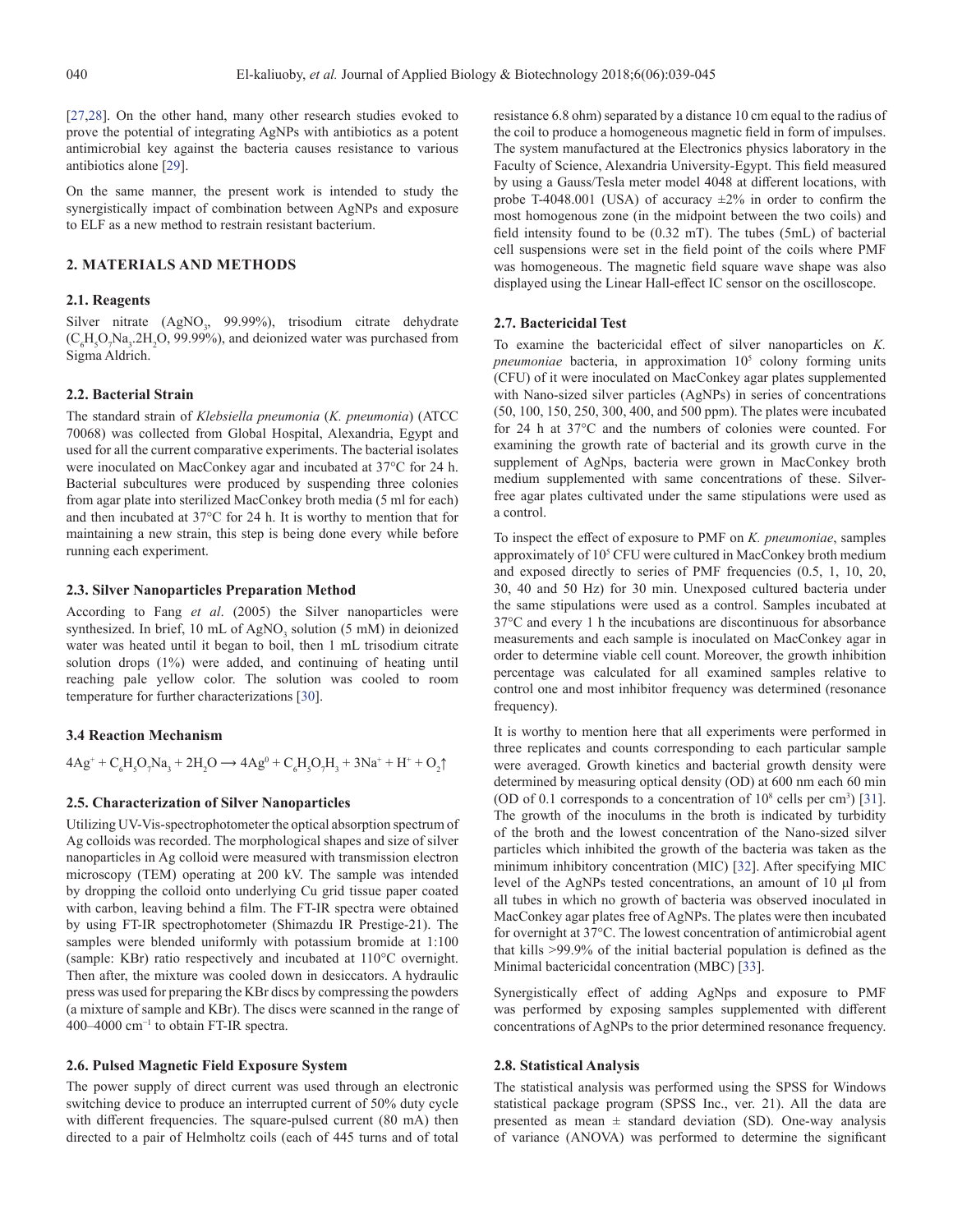differences between groups. When the one-way ANOVA revealed a significant difference, *post hoc Tukey* test (least significant differences test) was used to determine the differences between specific means. A " $p$ " of <0.05 was considered statistically significant and used for all the comparisons.

# **3. RESULTS**

#### **3.1. AgNPs Characterization**

# *3.1.1. TEM Analysis*

The typical TEM micrograph of the synthesized AgNPs is presented in Figure 1. The figure depicted that most of the AgNPs were homogeneously distributed and take a spherical shape. Also, it indicated that the particle sizes were ranging from 6.48 nm to 10.7 nm with an average size 8.5 nm.



**Figure 1**: TEM image of AgNPs.

# **3.2. UV-Visible Spectrum Analysis**

UV-Vis spectroscopy is a method that used to examine the production of the nanoparticles based on their optical properties. The UV-Vis analysis of Ag nanoparticles represents the SPR features of Ag nanostructures that are in agreement with those from the previous studies as depicted in Figure 2. The absorption spectrum of Ag nanoparticles (nanosphere) prepared by reduction method shows a sharp SPR feature at 422 nm indicating monodispersity of the sample with no evidence for aggregation [[34\]](#page-5-17).

#### **3.3. Fourier-Transform Infrared (FT-IR) Spectroscopy**

FTIR spectrum of chemically prepared AgNPs using trisodium citrate showed the absorption band at 2061 cm−1 which can be ascribed to citrate precursor  $-(CH_2)$  as depicted in Figure 3. The sharp narrow peak at 1648 cm−1 corresponds to carbonyl stretching (C=O). The broad O-H peak at 3369-3527 cm−1 is due to water molecules appear in the sample.

#### **3.4. Antibacterial Effect of Silver Nanoparticles**

Antibacterial effects were performed against *K. pneumonia* bacterium by measuring dynamics of its growth in MacConkey broth media supplemented with different concentrations of AgNPs. The growth characteristics were monitored by taking a reading of O.D. at 600 nm every 1 h after inoculum as shown in Figure 4. The figure depicted that

all assigned concentrations of AgNPs caused growth inhibition of *K. pneumonia* and increasing of concentration resulted in more inhibition with maximum effect at 500 ppm of AgNPs.



**Figure 2**: UV-Vis spectra of the Ag nanoparticles.



**Figure 3**: FTIR spectra of the AgNPs chemically prepared by the reduction of silver nitrate with trisodium citrate.



**Figure 4**: Cell viability growth curves of *K. pneumonia* treated with different concentrations of AgNPs.

#### **3.5. The MIC and MBC**

The antibacterial growth inhibition effects were investigated by measuring CFU% grown in MacConkey agar plates inoculated by approximately 105 CFU of *K. pneumonia* and supplemented by different concentrations of AgNPs. The MIC and MBC changes due to bacterium counts at each concentration of supplied AgNPs are presented in Figures 5 and 6. The results indicated that MIC level was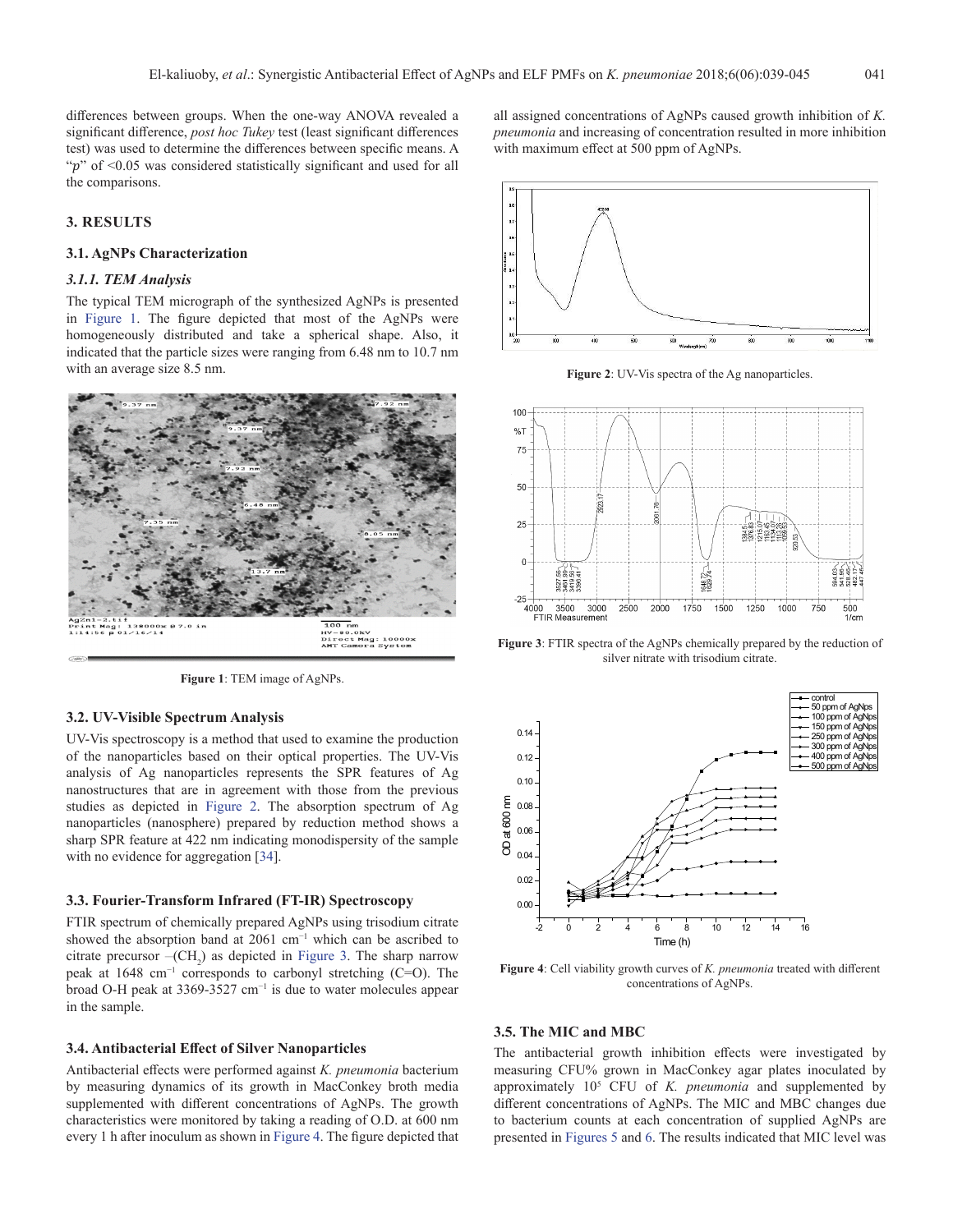to be 400 ppm and MBC was to be 500 ppm that caused more than 90% inhibitions.



**Figure 5**: The MIC of AgNPs towards *K. pneumonia*. The data bars represented an average of triplicates CFU% for each AgNPs concentration with STD.

\*Statistically significant \*\*Statistically highly significant





## **3.6. Antibacterial Resonance Effect of PMF**

The characteristics of growth kinetics for *K. pneumonia* under application of PMF at different frequencies are shown in Figure 7. Same dispersions were observed for all assigned exposed samples as compared to unexposed one. It is worthy to indicate that the maximum delay in growth kinetics was obtained after exposure to PMF at a frequency of 20 Hz.

Resonance frequency was determined by applying PMF for 30 min at different frequencies on *K. pneumonia* inoculated in MacConkey broth. The growth inhibition percentages were determined relative to the unexposed ones and resonance curve was performed as shown in Figure 8. The data illuminated highly significant inhibition by 30% for *K. pneumonia* samples exposed to 20 Hz for a period of 30 min.



**Figure 7**: The cell viability growth curves of *K. pneumonia* exposed to different frequencies of PMF.



**Figure 8**: Growth inhibition% with STD of *K. pneumonia* exposed to different frequencies of PMF. \*Statistically significant \*\*Statistically highly significant

# **3.7. Synergistic Antibacterial Effect of AgNPs and PMF**

Exposure of *K. pneumonia* to the predetermined frequency of PMF with supplementing of AgNPs at different concentrations was performed and curves of growth kinetics were done as shown in Figure 9. The synergistic effects of mixing exposure to 20 Hz and AgNPs at assigned concentrations 50, 150 and 300 ppm were remarkably observed and highly shifted to lower levels. Significant inhibition of growth dynamics by more than 80% was obtained for bacterium supplemented with 300 ppm of AgNPs and exposed to 20 Hz-PMF.

Figure 10 depicts bacterial colonies number that grown on MacConkey plates priory exposed to 20 Hz-PMF, 30 min as a function of AgNPs concentration. The data represented the highly interactive effect of mixing exposure of PMF at the resonance frequency and adding of AgNPs even if it is at low concentration. One may observe that the exposure of PMF with a supplement of AgNPs at a concentration of 150 ppm caused a highly synergistic effect by 90% enhancement of bacterium growth inhibition. On the same manner, no significant growth inhibition was observed for *K. pneumonia* supplied with 300 ppm AgNPs and exposed to 20 Hz-PMF in a way that it acts like supplying of 500 ppm AgNPs alone.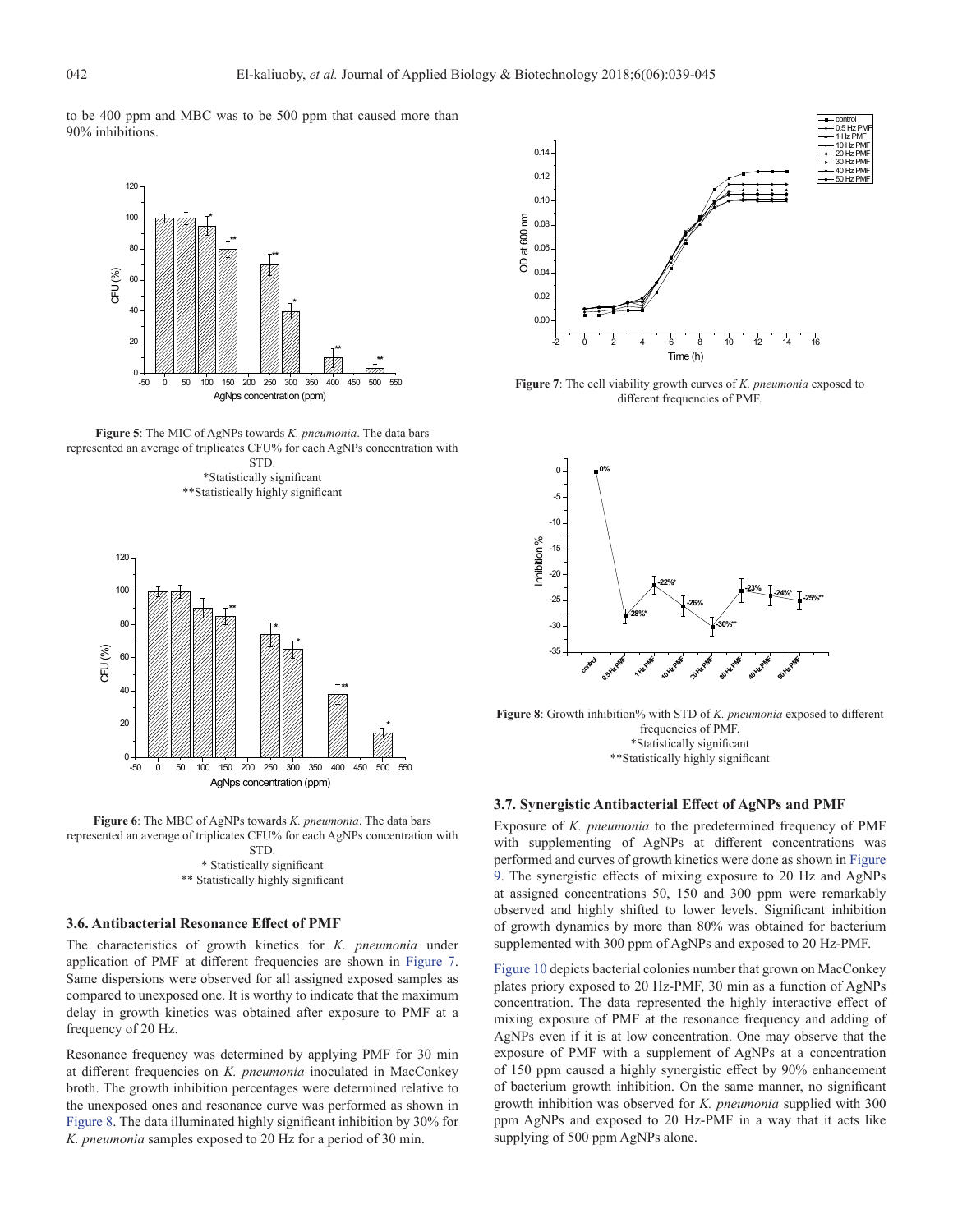

**Figure 9**: The synergistic effect on *K. pneumonia* of growth curves treated with PMF at different concentrations of AgNPs.



**Figure 10**: The synergistic effect of treating *K. pneumonia* with PMF (20 Hz) and AgNPs at different concentrations. The data bars represented an average of triplicates CFU% for each AgNPs concentration with STD. \*Statistically significant \*\*Statistically highly significant

#### **4. DISCUSSION**

Antimicrobial resistance is a growing problem in modern healthcare around the world. One of the most common species of bacteria that cause problems in healthcare today is *K. pneumoniae.* Although some treatments still remain, few new ones are being explored, thus the best option is to control the development and spread of antimicrobial resistance [\[35](#page-5-18)]. Nanoparticles are yet considered an applicable alternative to antibiotics and appear to have a high potential to solve the problem of the evolution of bacterial multidrug resistance [\[36](#page-5-19)]. Among the different nanosized antibacterial agents, AgNPs has proved to be the most effective against a broad spectrum of microbes. This effect particularly is important in the case of Gram-negative bacteria (*K. pneumonia*) as it is able to physically interact with bacterium cell surface [[37,](#page-5-20)[38\]](#page-5-21). In this regards, the kinetics of growth for *K. pneumonia* supplemented with different concentrations of AgNPs were examined and data depicted that all assigned concentrations of AgNPs caused growth inhibition of *K. pneumonia* and increasing of concentration resulted in more inhibition with maximum inhibition at 400 ppm of AgNPs (MIC level). The AgNPs have the ability to be attached to the surface of the cell membrane and cause a disturbance

on its permeability and respiration functions [[39\]](#page-6-0). In the same manner, the lowest concentration of AgNPs kills >99.9% of the initial bacterial population where no visible growth of the bacteria (MBC level) was found to be 400 ppm.

The size, shape, and concentration of AgNPs are highly influenced by its bactericidal effects as smaller ones have more ability to penetrate into bacteria [[40-](#page-6-1)[42](#page-6-2)]. The absorption spectrum of synthesized AgNPs indicated monodispersity of the sample with no evidence of aggregation. Also, FTIR spectrum showed absorption band at 2061 cm−1 which can be ascribed to citrate precursor  $-(CH_2)$ . The sharp narrow peak at 1648 cm−1 corresponds to carbonyl stretching (C=O). The broad O-H peak at 3369-3527 cm−1 is due to water molecules appear in the sample. The results of TEM confirmed that most of the AgNPs has a spherical shape and distributed homogeneously and ranging from 6.48 nm to 10.7 nm.

Our results show resemblance to that smaller dimensions of AgNPs (<30 nm) was found to be most effective against *Staphylococcus aureus* and *K. pneumoniae* [[43\]](#page-6-3). It has a surface/volume ratio much greater than the corresponding bulk material; thus, types and amount of the interactions with the bacterial surfaces are enhanced and determine a higher antibacterial activity.

Exposure to PMF causes a significant delay in growth kinetics and maximum inhibition by 30% was obtained at 20 Hz-PMF which considered as resonance frequency. These findings corroborate with the findings of *Sule et al.* [\[44](#page-6-4)] who reported ELF-EMF affects the crucial physicochemical processes in both Gram-positive and Gramnegative bacteria. The exposure effects may cause changes in cell membrane integrity and affect its ionic permeability, which resulted in alterations of ionic concentration and cation uptake capacity of bacterium cell. In the other hand, exposure may modulate the cellular enzymatic activity and rise changes in the spectrum of proteins tightly bound to DNA. As a result of affecting ionic concentration and other enzymes involved in the control of chromatin structure, changes in chromatin conformation were induced and followed by changes in cell growth, DNA and protein synthesis [[45-](#page-6-5)[49\]](#page-6-6).

The reaction of mixing exposure to PMF at resonance frequency prior determined and supplying of AgNPs showed highly synergism and significant advanced effects in bacterium growth. Synergistic effect of combining exposure to 20 Hz-PMF and supplying of AgNPs at 300 ppm indicated highly depression in kinetically growth by more than 80%. It is worthy to clarify that supplying of 300 ppm AgNPs combined with exposure to 20 Hz-PMF gave same growth inhibition as supplying of 500 ppm AgNPs alone. Moreover, exposure and supplying of AgNPs at 150 ppm caused a highly synergistic effect by 90% enhancement of bacterium growth inhibition.

# **5. CONCLUSION**

The exposure to PMF increased the ability of AgNPs uptake and hence moved its effect to the higher level of bacterial inhibition. Accordingly, a lower concentration of AgNPs is needed and wide-spread of products containing silver nano-forms will be limited. Moreover, the benefits of electromagnetic waves give chance to safe use of different nanoparticles at low permissible concentrations and decrease the possible bio-toxicity.

# **6. REFERENCES**

<span id="page-4-0"></span>1. Meatherall B, Gregson D, Ross T, Pitout J, Laupland K. Incidence, risk factors, and outcomes of Klebsiella pneumoniae bacteremia. Am J 2009; 122:866-73.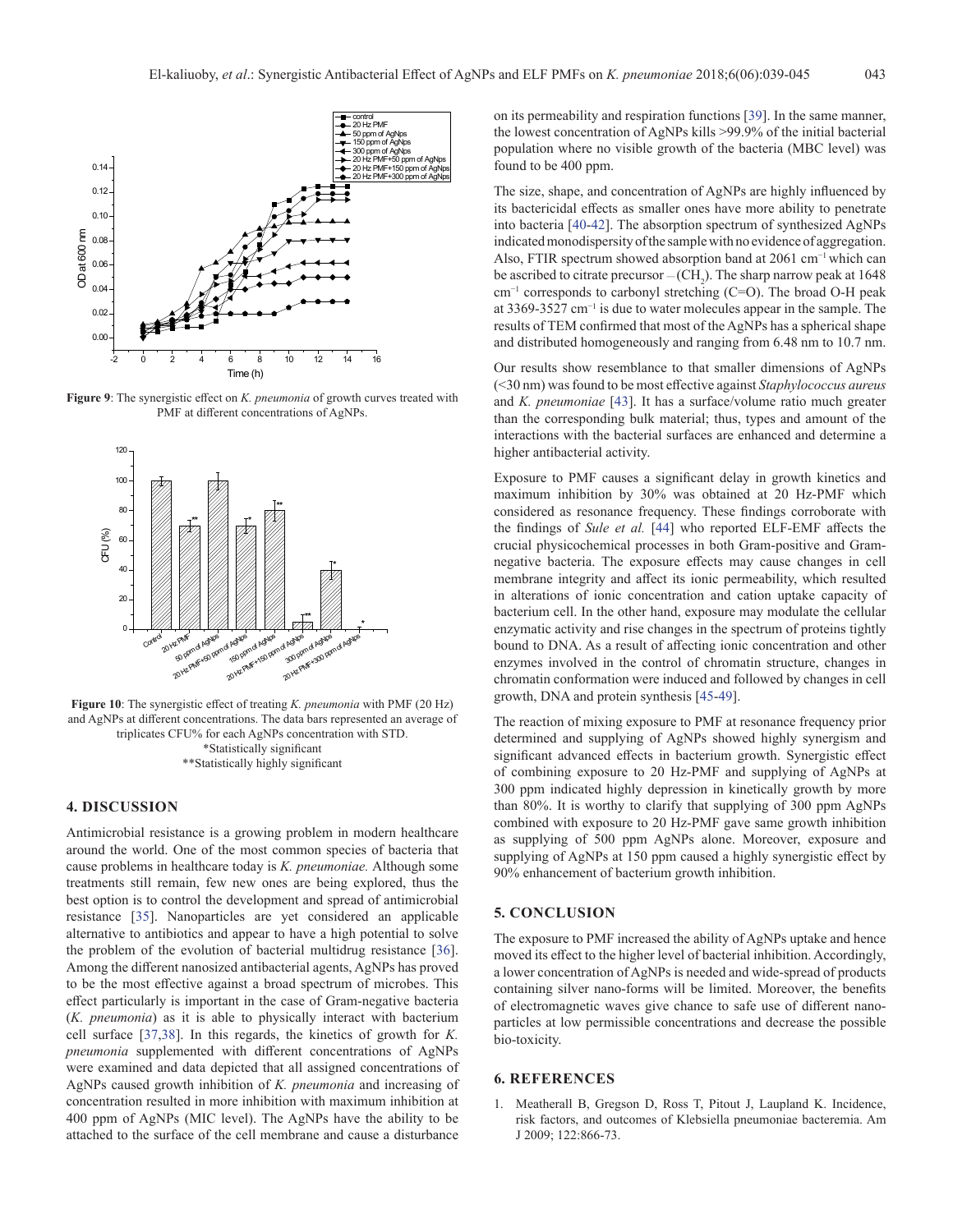- <span id="page-5-0"></span>2. Ko WC, Paterson DL, Sagnimeni AJ, Hansen DS, Von GA, Mohapatra S, *et al*. Community-acquired Klebsiella pneumoniae bacteremia: global differences in clinical patterns. Emerging Infect Dis 2002; 8:160-6.
- <span id="page-5-1"></span>3. Souli M, Galani I, Antoniadou A, Papadomichelakis E, Poulakou G, Panagea T, *et al*. An outbreak of infection due to beta-Lactamase Klebsiella pneumonia carbapenemase-2 producing *K. pneumoniae* in a Greek university hospital: molecular characterization, epidemiology, and outcomes. Clin Infect Dis 2010; 50:364-73.
- 4. Elgorriaga IE, Guggiana NP, Dominguez YM, Gonzalez RG, Mella MS, Labarca LJ, *et al*. Prevalence of plasmid-mediated quinolone resistance determinant aac(6′)-Ib-cr among ESBL producing enterobacteria isolates from Chilean hospitals. Enferm Infec Microbiol Clin 2012; 30:466-8.
- <span id="page-5-2"></span>5. Faqenabi F, Tajbakhsh M, Bernooshi I, Saber-Rezaii M, Tahri F, Parvizi S, Izadkhah M, Hasanzadeh Gorttapeh A, Sedqi H. The effect of magnetic field on growth, development and yield of safflower and its comparison with other treatments. Res J Biol Sci 2009; 4(2):174-178.
- 6. Martinez E, Carbonell MV, Amaya JM, Maqueda R. Gemination of tomato seeds (Lycopersicon esculentum L.) under magnetic field. Int Agrophys 2009; 23:45-49.
- 7. Katsenios N, Efthimiadou A, Efthimiadou P, Karkanis A. Pulsed electromagnetic fields effect in oregano rooting and vegetative propagation: A potential new organic method. Acta Agr Scand B-SP 2012; 62(1):94-99.
- <span id="page-5-3"></span>8. Esitken A, Turan M. Alternating magnetic field effects on yield and plant nutrient element composition of strawberry (Fragaria x ananassa cv. Camarosa). Acta Agr Scand B-SP 2004; 54:135-139. DOI: 10.1080/09064710310019748.
- <span id="page-5-4"></span>9. Belyaev YI, Alipov YD, Matronchik AY, Radko SP. Cooperativity in E. coli cell response to resonance effect of weak extremely low frequency electromagnetic field. Bioelectrochem Bioenerg 1995; 37:85-90.
- 10. Belyaev YaI, Alipov YD, Harms-Ringdahl M. Effects of weak ELF on E. coli cells and human lymphocytes: role of genetic, physiological and physical parameters, in: F. Bersani (Ed.), Electricity and Magnetism in Biology and Medicine, Kluwer Academic Publishers, New York, 1999, pp. 481-484.
- 11. Martirosyan V, Baghdasaryan N, Ayrapetyan S. Bidirectional frequencydependent effect of extremely low-frequency electromagnetic field on E. coli K-12. Electromagnetic Biology and Medicine 2013; 32(3):291- 300.
- 12. Masoumeh A, Ali-Asghar P, Fatemeh F, Hashemi HJ. Effects of Extremely Low Frequency Electromagnetic Fields On Growth And Viability Of Bacteria. IJRMHS 2013; (1):8-15.
- 13. Ali FM, Elkhatib AM, Aboutaleb WM, Abdelbacki AM, Khalil AM, Elkaliuoby MI. Control the Activity of Ralstonia Solanacearum Bacteria by Using Pulsed Electric Field. Jokull Journal 2014; 64(4):255-269.
- <span id="page-5-5"></span>14. Ali FM, Elkhatib AM, Aboutalib WM, Abdelbacki AM, Khalil AM, Serag N. Control of the Activity of Pseudomonas Aeruginosa by Positive Electric Impulses at Resonance Frequency. J Am Sci 2013; 9(10):120-130.
- <span id="page-5-6"></span>15. Saeed N, Asghar T, Davoud K, Seyyed R, Kaveh E, Khorshid B. Electromagnetic fields on the logarithmic growth of the E. coli. Environ Pharmacol Life Sci 2012; 1(6):26-29.
- 16. Inhan-Garip A, Burak A, Zafer A, Dilek A, Nilufer O, Tangul S. Effect of extremely low frequency electromagnetic fields on growth rate and morphology of bacteria. Int J Radiat Biol 2011; 87(12):1155-1161.
- 17. Fojt L, Strasak L, Vetterl V, Smarda J. Comparison of the lowfrequency magnetic field effects on bacteria Escherichia coli, Leclercia adecarboxylata and Staphylococcus aureus. Bioelectrochemistry 2004; 63:337-341.
- 18. Fojt L, Strasak L, Vetterl V. Extremely-low frequency magnetic field effects on sulfate reducing bacteria viability. Electromagn Biol Med 2010; 29:177-185.
- 19. Gaafar E, Hanafy M, Tohamy E, Ibrahim M. Stimulation and control of E. coli by using an extremely low frequency magnetic field. Romanian

J Biophys 2006; 16:283-296.

- 20. Stange BC, Rowland RE, Rapley BI, Podd JV. ELF magnetic fields increase amino acid uptake into Vicia faba L. roots and alter ion movement across the plasma membrane. Bioelectromagnetics 2002; 23:347-354.
- 21. Segatore B, Setacci D, Bennato F, Cardigno R, Amicosante G, Iorio R. Evaluations of the effects of extremely low-frequency electromagnetic fields on growth and antibiotic susceptibility of Escherichia coli and Pseudomonas aeruginosa. International Journal of Microbiology, vol. 2012, Article ID 587293, 7 pages, 2012. https://doi. org/10.1155/2012/587293.
- 22. Fadel M, Wael S, Mostafa R. Effect of 50 Hz, 0.2mT magnetic fields on RBC properties and heart functions of albino rats. Bioelectromagnetics 2003; 24:535-545.
- <span id="page-5-7"></span>23. Ali FM, Osoris WG, Serag N, Khalil AM. Healing of Guinea Pig Injures Contaminated with Pseudomonas aeruginosa by using 0.7Hz Square Pulsed Magnetic Field (New Method). Int J Curr Res Med Sci 2016; 2(5):6-11.
- <span id="page-5-8"></span>24. Choi O, Kanjun Deng K, Kim N, Ross L, Surampalli RY, Hu Z. The inhibitory effects of silver nanoparticles, silver ions, and silver chloride colloids on microbial growth. Water Res 2008; 42(12):3066-3074.
- 25. Babapour A, Yang B, Bahang S, Cao W. Low-temperature sol-gelderived nanosilver-embedded silane coating as biofilm inhibitor. Nanotechnology 2011; 22(15):155602.
- <span id="page-5-9"></span>26. Fabrega J, Zhang R, Renshaw JC, Liu WT, Lead JR. Impact of silver nanoparticles on natural marine biofilm bacteria. Chemosphere 2011; 85(6):961-966.
- <span id="page-5-10"></span>27. Ahamed M, AlSalhi MS, Siddiqui M. Silver nanoparticle applications and human health. Clin Chim Acta 2010; 411(23-24):1841-1848.
- <span id="page-5-11"></span>28. Shahverdi AR, Fakhimi A, Shahverdi HR, Minaian S. Synthesis and effect of silver nanoparticles on the antibacterial activity of different antibiotics against Staphylococcus aureus and Escherichia coli. Nanomedicine 2007; 3:168-171.
- <span id="page-5-12"></span>29. Birla SS, Tiwari VV, Gade AK, Ingle AP, Yadav AP, Rai MK. Fabrication of silver nanoparticles by Phoma glomerata and its combined effect against Escherichia coli, Pseudomonas aeruginosa and Staphylococcus aureus. Lett Appl Microbiol 2009; 48:173-179.
- <span id="page-5-13"></span>30. Fang J, Zhong C, Mu R. The study of deposited silver particulate films by simple method for efficient SERS. Chemical Physics Letters 2005; 401:271-275.
- <span id="page-5-14"></span>31. Ivan S, Branka S. Silver nanoparticles as antimicrobial agent: a case study on E. coli as a model for Gram-negative bacteria. Journal of Colloid and Interface Science 2004; (275):177-182.
- <span id="page-5-15"></span>32. Reddy LS, Mary M, Mary J, Shilpa PN. Antimicrobial activity of zinc oxide (ZnO) nanoparticle against Klebsiella pneumonia. Pharm Biol 2014; 52(11):1388-1397.
- <span id="page-5-16"></span>33. Magana SM, Quintana P, Aguilar DH, Toledo JA, Angeles-Chavez C, Cortes MA, Leon L, Freile-Pelegrin Y, Lopez T, *et al*. Antibacterial activity of montmorillonites modified with silver. J Mol Catal A: Chem 2008; 281:192-199.
- <span id="page-5-17"></span>34. Mandal S, Selvakannan PR, Pasricha R, Sastry M. Keggin Ions as UV-Switchable Reducing Agents in the Synthesis of Au Core-Ag Shell Nanoparticles. Journal of the American Chemical Society 2003; 125(28):8440-41.
- <span id="page-5-18"></span>35. Harbarth S, Balkhy H, Goossens H, Jarlier V, Kluytmans J, Laxminarayan R, Pittet D. Antimicrobial resistance: One world, one fight! Antimicrob Resist Infect Control 2015; 4:49. https://doi. org/10.1186/s13756-015-0091-2.
- <span id="page-5-19"></span>36. Rai MK, Deshmukh SD, Ingle AP, Gade AK. Silver nanoparticles: The powerful nanoweapon against multidrug-resistant bacteria. J Appl Microbiol 2012; 112:841-852.
- <span id="page-5-20"></span>37. Naraginti S, Sivakumar A. Eco-friendly synthesis of silver and gold nanoparticles with enhanced bactericidal activity and study of silver catalyzed reduction of 4-nitrophenol. Spectrochim Acta A Mol Biomol Spectrosc 2014; 128:357-362.
- <span id="page-5-21"></span>38. Manjumeena R, Duraibabu D, Sudha J, Kalaichelvan PT. Biogenic